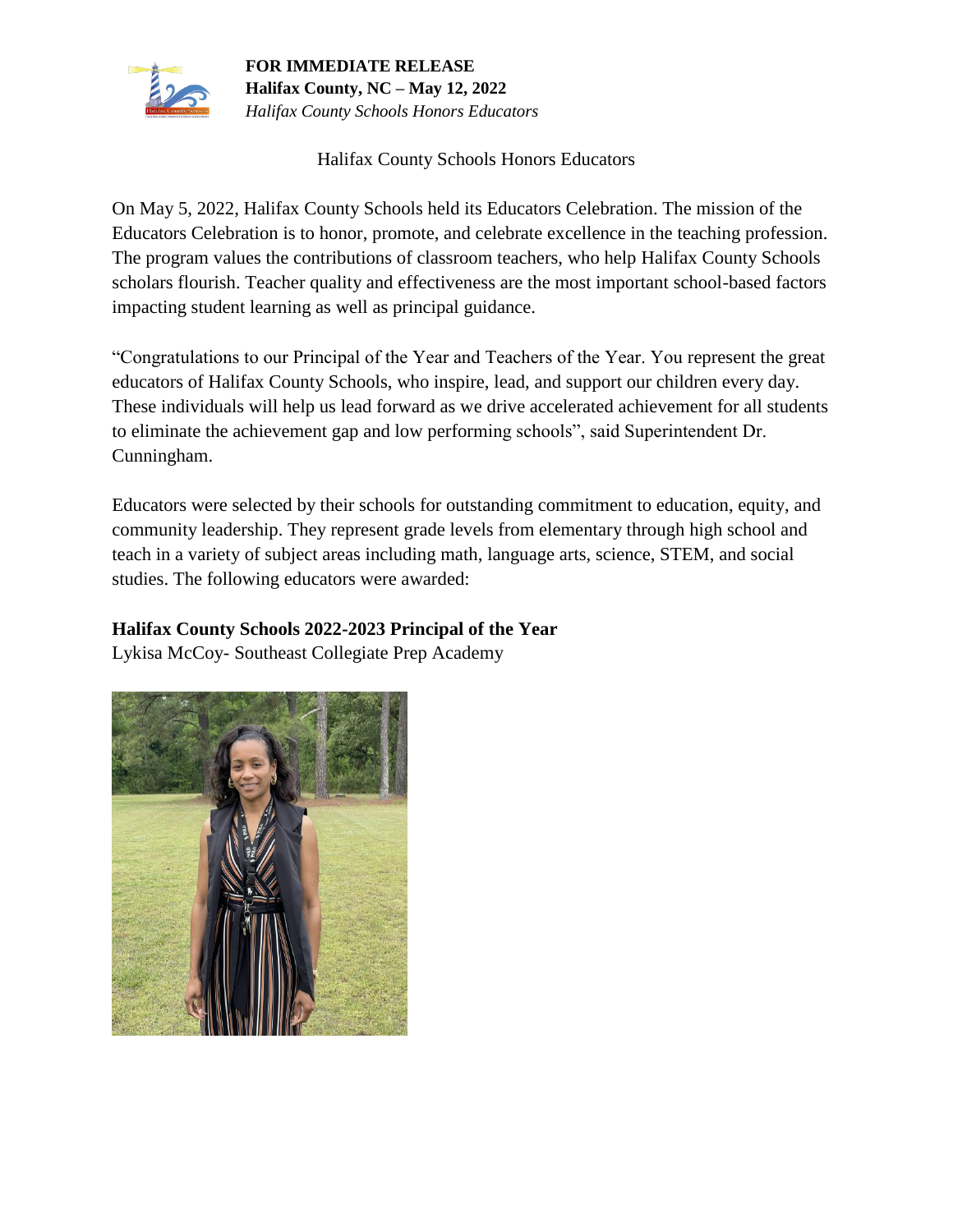

**Halifax County Schools 2022-2023 Teacher of the Year**  Nine Lee- Pittman Elementary Leadership Academy

www.ruugjun.NZ.ru.



**Halifax County Schools 2022-2023 CTE Teacher of the Year**  Angela Richardson- William R. Davie Middle STEM Academy

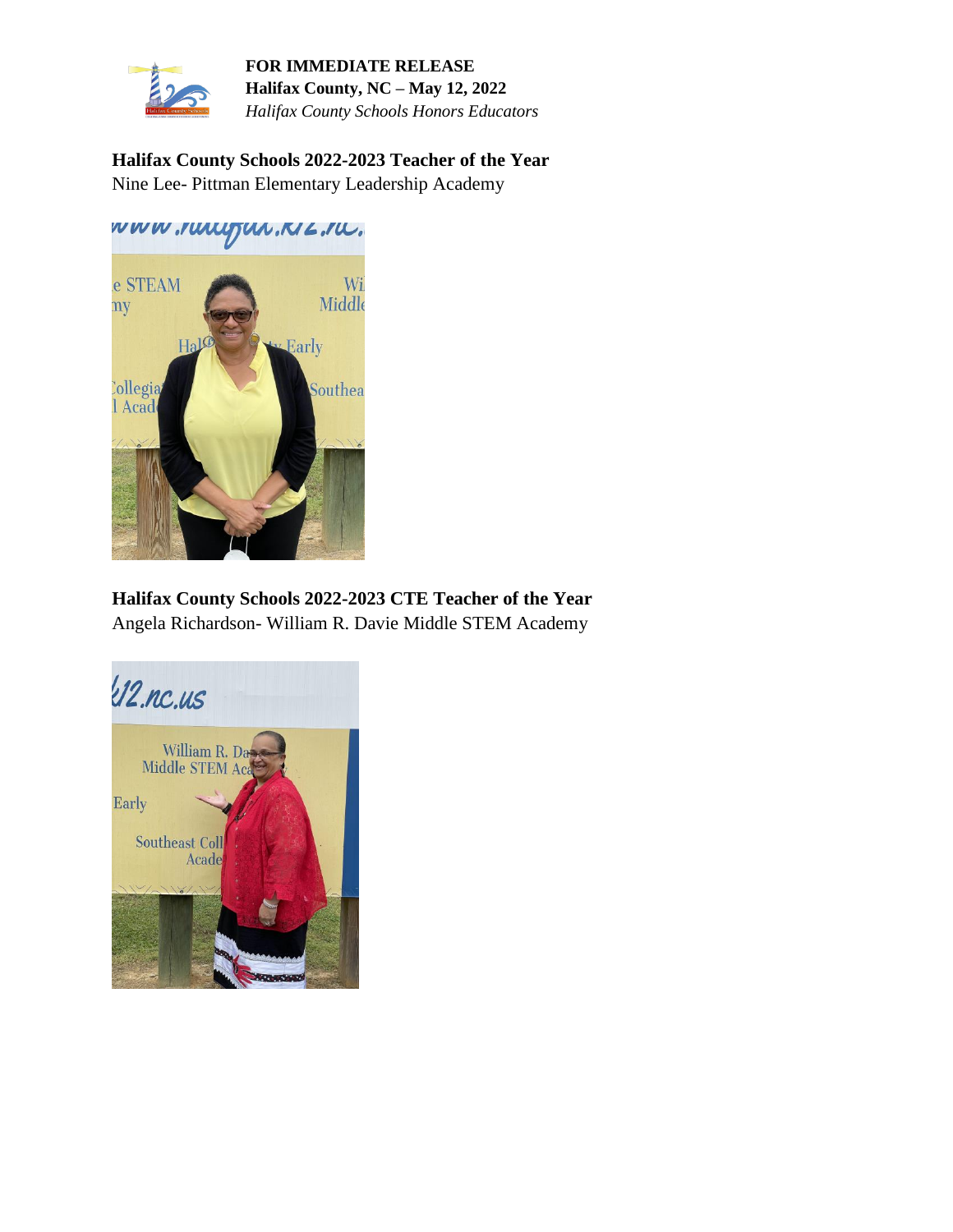

**Halifax County Schools 2022-2023 Beginning Teacher of the Year**  Stephania Duran - Aurelian Springs Institute of Global Learning



## **Teachers of The Year (Left to Right):**

Ronny Osorio- Southeast Collegiate Prep Academy Schquetta Hawkins- Northwest Collegiate and Technical Academy Connie Wheeler- Aurelian Springs Institute of Global Learning Alethea Jones-Fobbs- Scotland Neck Elementary Leadership Academy Nina Lee- Pittman Elementary Leadership Academy Donetta Cherry- Enfield Middle STEAM Academy Heather Forte- Halifax County Early College Kendra Jones- William R. Davie Middle STEM Academy Subena Baker- Everetts Elementary STEM Academy Dwayne Johnson- Inborden Elementary STEAM Academy Brittney Ruffin- Hollister Elementary Leadership Academy (Not Pictured)